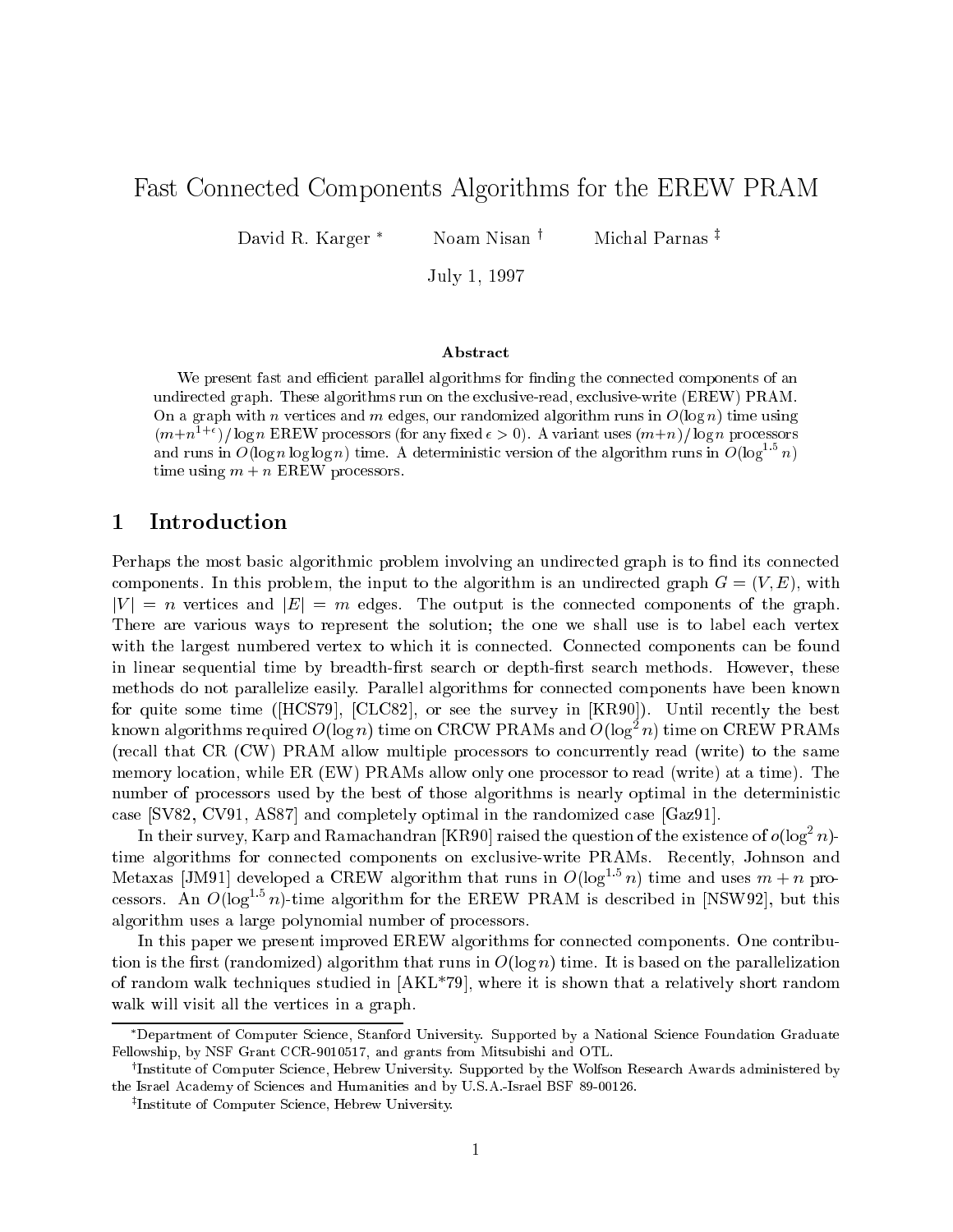Theorem 1.1 The connected components of an undirected graph can be computed on a randomized  $E$ REW PRAM in  $O(\log n)$  time with high probability using  $(m + n^{1+\epsilon})$  fog n processors for any fixed  $\epsilon > 0$ .

The running time of this algorithm is optimal, as the results of [CDR86] and [DKR94] imply a lower bound of (log n) time even on a randomized CREW PRAM. For graphs that are not too sparse,  $\imath.e.$  with  $\imath\imath(\bar{n}+1)$  edges, the processor costs are optimal as well, as the total work remains linear in the input size. For sparse graphs, using a linear number of processors slightly increases the running time:

Theorem 1.2 The connected components of an undirected graph can be computed on a randomized EREW PRAM in  $O(\log n \log \log n)$  time with high probability with  $(m + n)/\log n$  processors.

This is of course within an  $O(\log \log n)$  factor of being work-optimal. An important related open problem is to design a *deterministic*  $O(\log n)$  time algorithm. We have made some progress in this direction:

Theorem 1.3 The connected components of an undirected graph can be computed on a deterministic EREW PRAM in  $O(10g^{2.5}n)$  time using  $m + n$  processors.

The running time of this deterministic algorithm matches those of [JM91] and [NSW92]. It improves upon [JM91] by working in the more restricted EREW model instead of in the CREW model. It improves upon [NSW92] by requiring only a linear number of processors instead of a large polynomial number of processors. This last result was proved independently (using a different method) by [JM92].

After publication of the preliminary version of this paper [KNP92], several improvements were given. Chong and Lam [CL95] gave an  $O(\log n \log \log n)$  deterministic algorithm that uses  $m + n$ processors. Halperin and Zwick improved our methods to yield first [HZ94] an optimal randomized algorithm for connected components that runs in  $O(\log n)$  time with a linear number of processors. and subsequently [HZ6] an optimal randomized algorithm for finding a spanning forest of the graph (note that our algorithm does not find spanning forests).

In the following sections, we present the connectivity algorithm. To simplify the exposition, we first present a randomized algorithm that uses  $m+n$  rather than  $(m+n)/\log n$  processors. We give a general overview of the algorithm and then fill in the details and provide proofs of correctness. We then discuss the changes needed to make the algorithm deterministic. The modications needed to reduce the processor cost by an additional factor of  $\log n$  are somewhat complex and are left to a later section.

### 2 Overview of The Algorithm

The algorithm is based on a simple and well known idea: repeatedly find groups of connected vertices in the graph and contract *(i.e.* merge) each group into a single vertex, finishing when each connected component is contracted to a single vertex. The question lies in how to find these connected groups.

Suppose we are fortunate, and the minimum degree of the graph is large. Let  $N(i)$  be the set of vertices adjacent to i (including  $i$ ). The following procedure can be applied, using a processor for each vertex and each edge:

By "high probability" we mean that the probability of the event not happening can be made at most  $n$  for any fixed  $\delta > 1$  without affecting the orders of run times.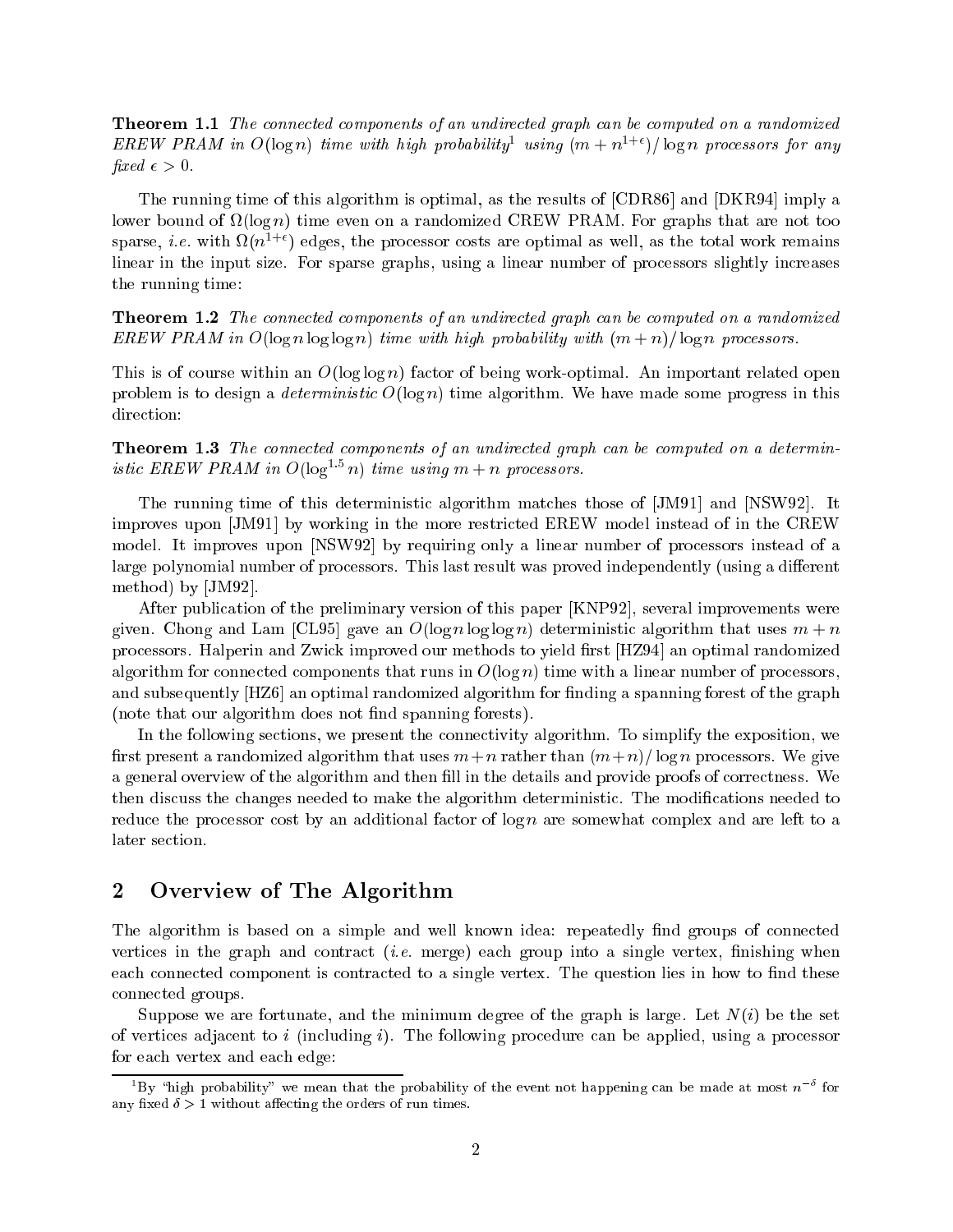- 1. Each vertex looks at all vertices within distance two of itself, *i.e.*  $N(N(i))$ . If it finds a larger numbered vertex than itself, it makes this vertex its *parent*. Any vertex that fails to find a parent becomes a leader.
- 2. The selection of parents has created a group of trees with leaders at the roots (note that the tree edges need not be graph edges). Each tree is now contracted to a single vertex.

Assuming that the minimum degree is large, this process yields a much smaller graph, as the following lemma shows:

Lemma 2.1 (Neighborhoods) If al l neighborhoods N(i) have size at least s, then at most n=s leaders can exist.

Proof : The distance between two leaders must exceed 2. Thus the neighborhoods of two leaders are disjoint, and therefore at most  $n/s$  leaders remain.  $\Box$ 

The contraction of the trees does not change the connected components, as can be seen from the following lemma:

Lemma 2.2 In the contracted graph, two leaders are connected i they were connected in the old graph.

Proof : Note that two leaders are adjacent i each had a descendant such that the descendants were adjacent. The lemma then follows from the fact that all vertices are necessarily connected to their leaders.  $\Box$ 

The running time of the algorithm will depend on the number of rounds needed to contract every connected component into a single vertex. Since the reduction is based on neighborhood size, this number of rounds depends on the minimum degree <sup>s</sup> of the graph. The problem is that the minimum degree of the graph may be small, and therefore the procedure described above may fail to reduce the size of the graph signicantly. We will show how to solve this problem by \imagining" additional edges in the graph in order to make the neighborhoods large. As long as the imaginary edges connect vertices that are connected in the original graph, the two lemmas given above continue to hold. Similar ideas are explored in [BR91] and [NSW92]. The remainder of this paper is dedicated primarily to the question of how to construct quickly and in parallel a large neighborhood for each vertex in the graph.

Our approach to this question began with the following observation. It is known that an EREW PRAM with a polynomial number of processors can simulate any logspace algorithm in  $O(\log n)$  time (see [KR90]). This extends to the fact that a randomized EREW PRAM can simulate randomized-logspace algorithms.2 Since a randomized-logspace algorithm for connectivity is known [AKL\*79], a randomized EREW algorithm follows.

Unfortunately, the parallelization of the random walk algorithm of  $|{\rm A}\Lambda_{\rm L}^{*}(s)|$  requires  $\Omega(mn^{2})$ processors. The reason so many processors are needed is that a random walk of length (mn) must be taken, to be sure of covering the entire graph. Thus the approach of [AKL\*79] does not directly suggest an efficient algorithm. However, an important idea can be extracted from this approach. namely that a random walk visits a large number of vertices relatively quickly. We thus explore the use of short walks on the graph.

<sup>2</sup> In fact, the results in [Nis93] imply that any randomized-logspace algorithm with bounded two-sided error can be simulated with zero-error by a randomized EREW PRAM in  $O(\log n)$  time using a polynomial number of processors.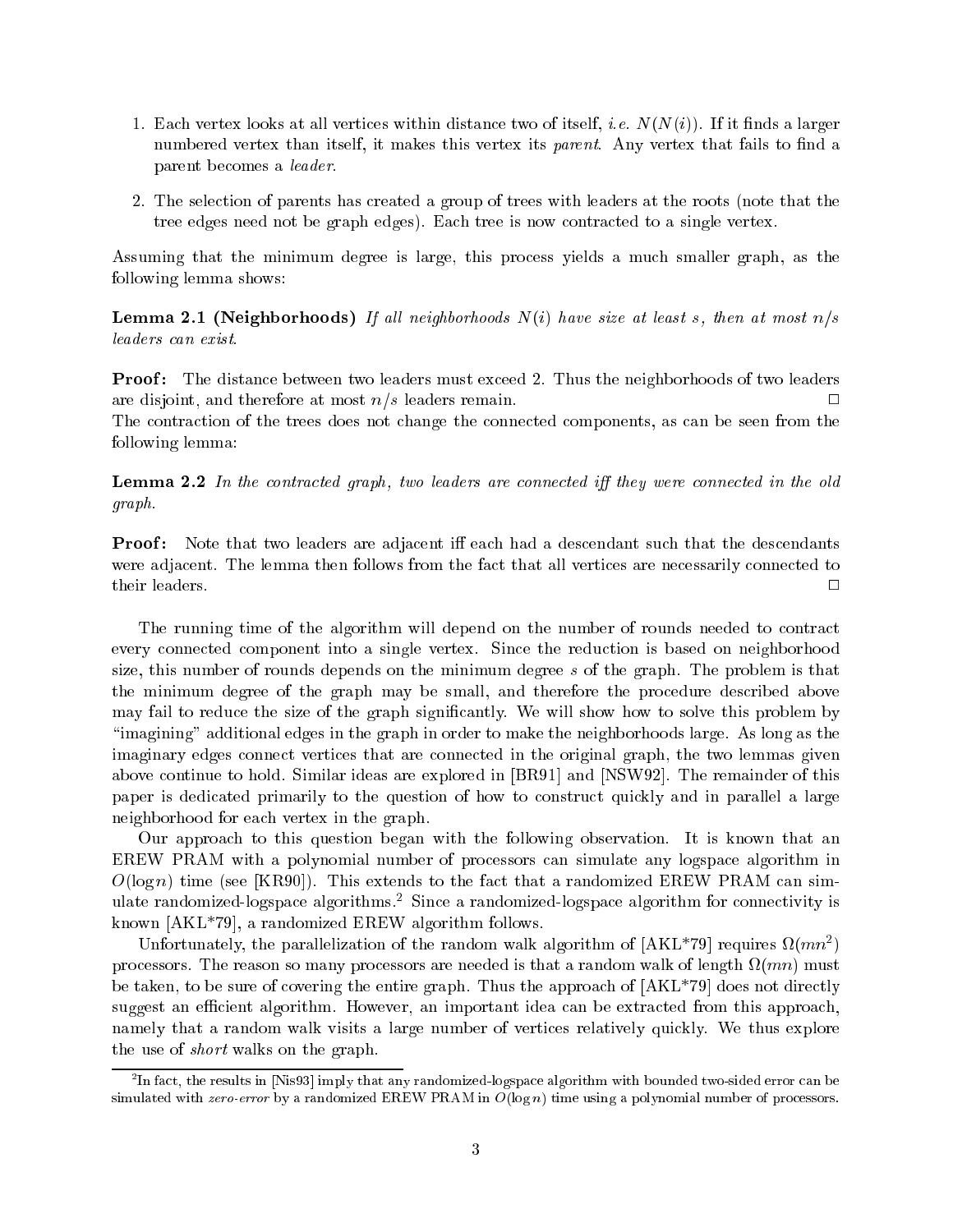Consider taking a walk of some length  $p$  from each vertex of the graph by traveling along edges of the graph. Using the vertices encountered along each walk as the neighborhood of the walk's starting vertex, we will apply the contraction procedure described above to reduce the size of the graph by a significant factor. This procedure will be called a walk phase of length p. In the randomized algorithm, the walk is a random walk; in the deterministic algorithm, the walk is based on a deterministic traversal sequence. A walk phase takes  $O(\log n)$  time to simulate in parallel. but since the walk phases construct large neighborhoods, a very small number of them suffice to complete the algorithm. In more detail, consider the following procedure:

- 1. From each vertex  $1 \leq i \leq n$ , take a walk of length p. Let  $W(i)$  be the *itinerary* of *i*, *i.e.* the set of vertices seen on the walk that starts at i.
- 2. Consider the edges defined by the walks, so that there is an edge  $\{i, j\}$  if  $j \in W(i)$  or  $i \in W(j)$ . These edges clearly connect vertices that are connected in G.
- 3. Using these "walk edges" to define the vertex neighborhoods, each vertex examines its neighborhoods, as was described at the start of this section, to find a parent or become a leader.
- 4. To contract the resulting collection of trees, each vertex finds the leader in its tree of parents and transfers all its edges to the leader (*i.e.*, replaces each edge  $\{i, j\}$  in G by an edge from  $i$ 's leader to  $j$ 's leader).

When a walk phase is nished, we have a new graph G0 whose vertices are the leaders in the old graph. Lemmas 2.1 and 2.2 ten us that G is smaller than G and embodies the same connectivity information.

The connectivity algorithm itself will repeat the walk phases until the resulting graph has no edges. Each remaining vertex then represents the connected component containing that vertex. Every other vertex will have dropped out after selecting some vertex as its leader and giving that vertex its edges. The leader choices of the vertices form a forest—the root of each tree is one of the connected component representatives, and the vertices in each tree are a single connected component of the graph. Tree contraction can now be used to let each vertex identify its connected component representative.

To make the algorithm run quickly, we need to finish in a small number of walk phases. From this description, it can be seen that all we need in order to implement the algorithm is:

- $\mathbf{A}$  walk that visits a large number of vertices, and vertices, and vertices, and vertices, and vertices, and vertices, and vertices, and vertices, and vertices, and vertices, and vertices, and vertices, and vertices,
- A way to simulate a walk phase quickly in parallel.

We now show in detail how to achieve these two goals.

# 3 Implementing a Walk Phase

In the course of the following discussion of the implementation of the algorithm, assume that <sup>G</sup> is totally connected. The results we wish to prove then follow by independently considering the action of the algorithm on each connected component of the graph.

The key question that must be solved is how to construct a walk that visits a large number of vertices. Using randomization, the solution is straightforward. Knowing that a random walk expects to cover all  $n$  vertices of a graph in time  $n^{-\vee\circ}$  , we will deduce that a random walk of length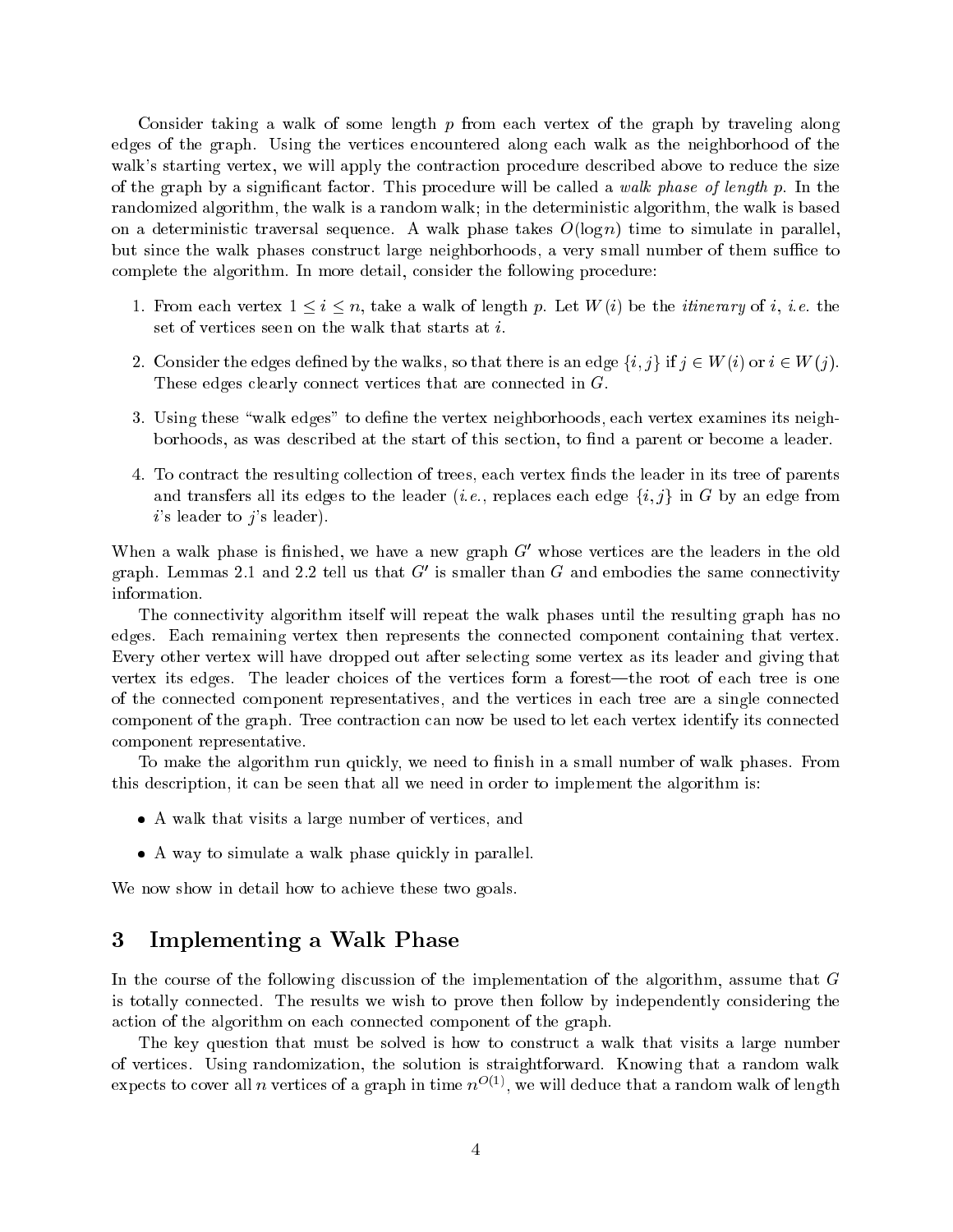$p$  visits  $p^{++>}$  vertices with high probability. This reduces the implementation of a walk phase to the problem of simulating a random walk from each vertex in parallel.

It is well known that CRCW can be simulated on an EREW machine with an  $O(\log n)$  slowdown in running time and no increase in processor cost ([KR90], pp. 894-895). Since we wish the walk phase to have running time  $O(\log n)$ , we feel free to say that "processors concurrently read or write," so long as this occurs only a constant number of times.

We now discuss the details of implementing a walk phase of length p using  $m + pn$  processors.

#### 3.1 Data Structures and Processor Allocation

Each vertex i has a list  $L_i$  of edges leaving i. The edge between i and j appears as  $(i, j)$  in  $L_i$  and as  $(j, i)$  in  $L_i$ . The edge lists are stored contiguously in one array L of length 2m, sorted by order of lists  $L_1, L_2, ..., L_n$ .

Each vertex *i* also has two variables,  $first_i$  and  $last_i$ , which indicate the beginning and end of the list  $L_i$  in L. It is easy to determine the number of neighbors of i by computing  $last_i - first_i + 1$ .

The algorithm uses an <sup>n</sup> - <sup>p</sup> array WALK to simulate random walks of length p. Two more arrays, Max of dimensions names names not her considered to and the length normal contracts of the leaders graph.

We use  $O(\log n)$  time to redistribute the processors at the beginning of each walk phase:

- There are <sup>p</sup> processors assigned to each vertex. Let Pi;1; Pi;2:::Pi;p be the processors assigned to vertex i, for  $i = 1, ..., n$ .
- $\Box$  assigned to every executive to every edge. Denote the processors by P1; P2;  $\Box$  is PM. These processors by P1; PM. These processors by P1; P2; PM. These processors by P1; PM. These processors by P1; PM. These proces processors will be called edge processors.

Therefore the total number of processors is  $m + pn$ . Notice that after each walk phase the number of vertices of the graph reduces, and therefore in each walk phase we can allocate more processors per vertex. This will allow us to increase the length  $p$  of a walk phase, and thus to contract the connected components even faster.

We now turn to the details involved in executing the four steps outlined in the overview of the algorithm.

#### 3.2 Step 1: Simulating the Random Walk

We wish to simulate the process of taking a random walk of length  $p$  simultaneously from all vertices of G. For each vertex  $1 \leq i \leq n$ , and each  $1 \leq t \leq p$ , processor  $P_{i,t}$  chooses a neighbor of vertex i uniformly at random, and writes it into  $WALK[i, t]$ . Each processor does so using three concurrent reads of the contract of the contract of the contract of the contract of the contract of the contract of the contract of the contract of the contract of the contract of the contract of the contract of the contract of the c

Consider the random variables  $u_t$  defined by:

$$
\begin{array}{rcl} u_1^i & = & i \\ u_{t+1}^i & = & WALK[u_t^i, t] \;\; \text{for} \;\; t = 1, ..., p. \end{array}
$$

Dy the choice of the  $WAL\Lambda$  [i, i] values, the random variable  $u_t$  is a random walk starting at vertex i, for each  $1 \leq i \leq n$ . The random walks with different sources are not independent, but this will not affect the analysis. As mentioned in the overview, let the itinerary  $W(i)$  be the set of vertices encountered on the random walk from i. Figure 1 shows a filled  $WALK$  array in which, for example,  $W(8) = \{7, 8, 9\}$  (in the algorithm, each walk step moves from one vertex to a different vertex, but in our picture, for the sake of clarity, we have drawn some horizontal edges that imply walk steps that stand still). We will show later that all the W  $(i)$  are large, i.e., of size exceeding  $p^{+ \gamma - 2}$ .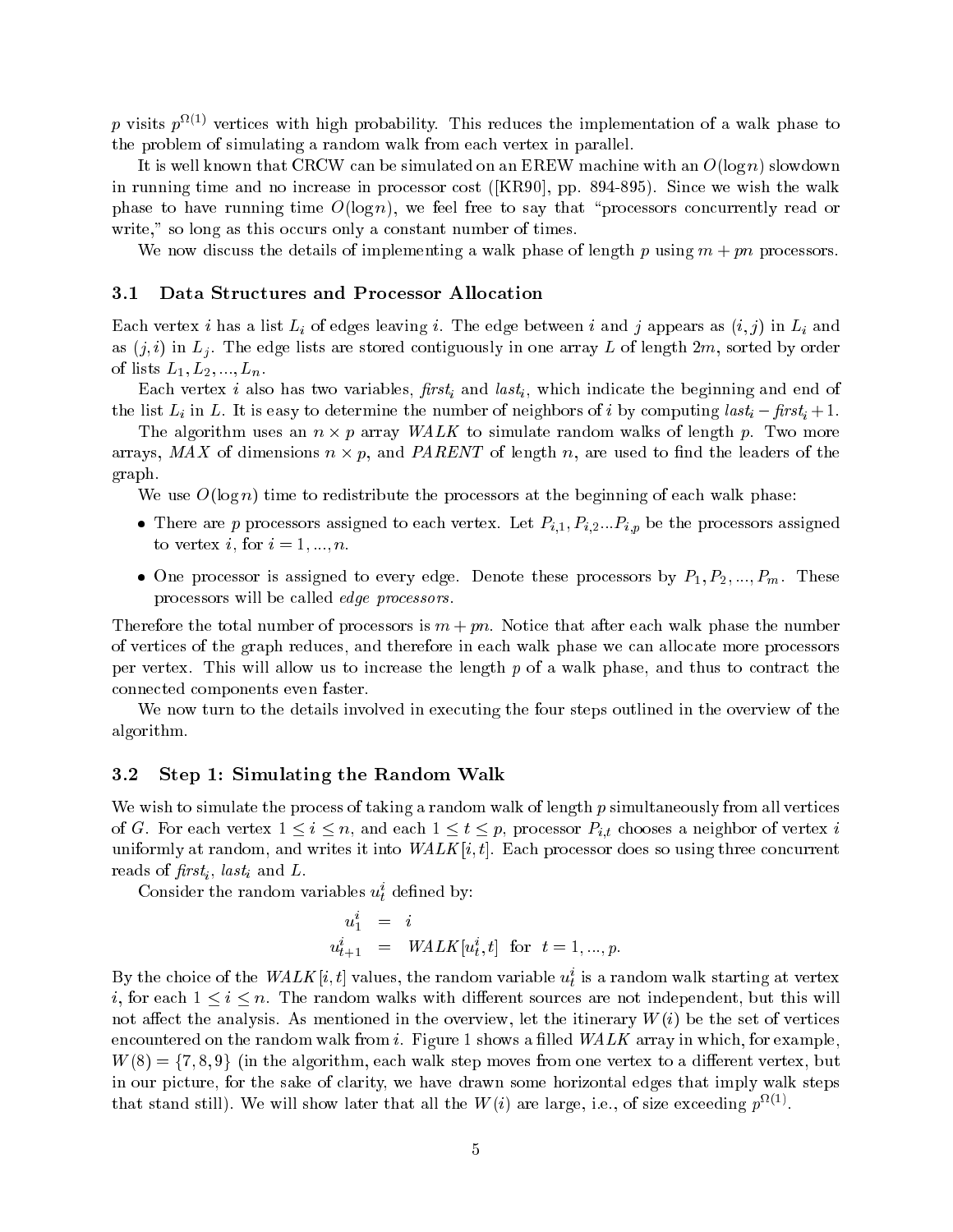

Figure 1: The WALK array.

#### 3.3 Step 2: Finding Neighborhoods

As stated in Step 2 of the outline, consider the walk edges defined by including  $(i, j)$  if  $i \in W(j)$ or  $j \in W(i)$ . In Step 3 each vertex looks for a parent among vertices up to two walk edges away. These edges are not actually constructed; instead, each vertex deduces the information it needs directly from the WALK array. Furthermore, the edges considered are actually a superset of the walk edges, which will define larger neighborhoods  $N(i) \supset W(i)$ . But it will still be true that i is connected to all vertices in  $N(i)$ . Since larger neighborhoods cause a greater reduction in the size of the graph, this use of more edges can only help.

The values placed in the walk array in Step 1 can be seen to define a collection of trees (the values provide parent pointers). We let the neighborhood of a vertex be the vertices to which it is connected by one of these trees. More formally, for each  $i = 1, ..., n$ , let  $T_{i,t}$  be the set of array entries  $[j, t']$ , which are in the tree containing the entry  $[i, t]$ , and let  $T_i = \bigcup_t T_{i,t}$ . Define  $N(i) = \{j \mid (\exists t)[j, t] \in T_i\}$  to be the neighborhood of vertex i. In other words, imagine an edge from i to j whenever i and j share a tree. Note that if the random walk from i encounters j then  $[i, t] \in T_i$  for some t, so  $W(i) \subset N(i)$ . Also, since each tree edge corresponds to a step in a random walk, and thus to an edge in  $G$ , all members of  $N(i)$  are necessarily connected to i.

Let H denote the graph with vertex set V but with edges defined by the neighborhoods  $N(i)$ . This is the graph that will be used to find connected sets of vertices to contract.

### 3.4 Step 3: Choosing Leaders

We now implement the process of choosing a maximum parent of distance at most two in  $H$ , as described in the overview of Section 2. This is achieved by calling twice the following procedure *Max-Neighbor.* The first call to this procedure chooses for each vertex i the maximum vertex in  $N(i)$  (which corresponds to finding the maximum vertex of distance one from each vertex on the graph  $H$ ). The second call finds the maximum vertex chosen by any vertex in  $N(i)$  (which corre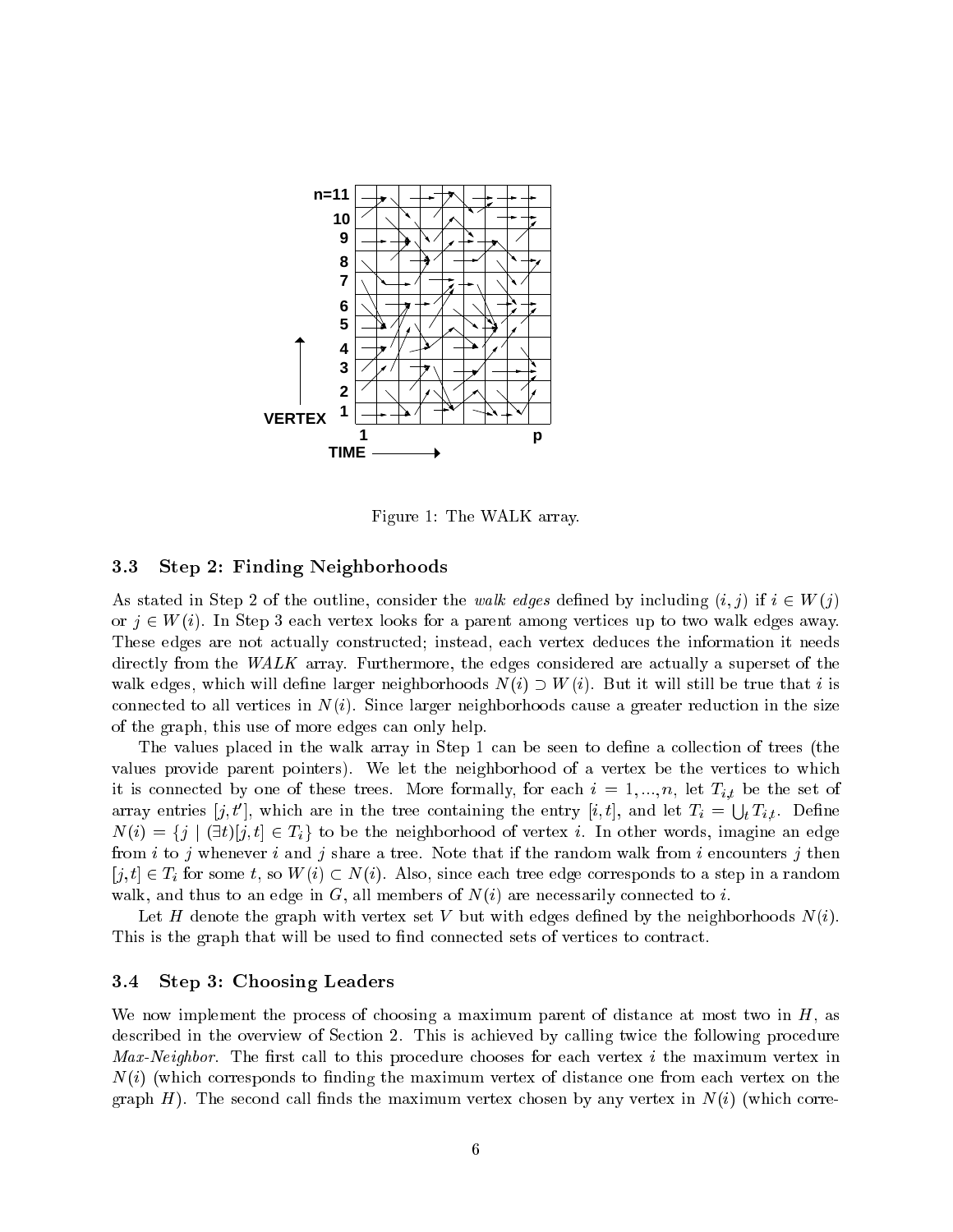sponds to finding the maximum vertex of distance two from each vertex on the graph  $H$ ). Initialize the array PARENT to PARENT  $[i] = i$ , and then call the following procedure twice:

#### Procedure Max-Neighbor:

- 1. For each <sup>i</sup> = 1; :::; n and <sup>t</sup> = 1; :::; p, set MAX [i; t] = max[j;t0 ]2Ti;t PARENT [j].
- 2. For each  $i = 1, ..., n$  set  $PARENT[i] = \max_t MAX[i, t].$

The first step iteration of this process labels each vertex with its largest "neighbor," so the second iteration labels vertices with their largest neighbor at distance two. In other words, at the end of this process  $PARENT[i]$  contains the parent of vertex i. Vertex i is a leader if  $PARENT[i] = i$ .

Implementing Max-Neighbor is straightforward. Step 2 is trivial. Step 1, maximizing over a tree, can be implemented, using Euler tour techniques on the array  $WALK$ , in time  $O(\log n)$  using np processors (see  $[KR90]$ , pp. 879-883). The only nonstandard detail is that our filling up of the walk array has created trees with unidirectional edges, while the Euler tour method requires bidirectional edges. To build these edges, proceed as follows. Copy the WALK array, and then sort the edges  $([i, t], [j, t + 1])$  in the WALK array according to their second endpoints. We can do this in  $O(\log np)$  time using np processors, either by applying Cole's sorting algorithm [Col88], or via a simple bucket sort using  $(np)^2$  space. After the sort, all the edges that point to a particular position in the WALK array are grouped together for application of the Euler tour technique.

#### 3.5 Step 4: Create the New Graph G'

In this final step we must construct the new graph  $\rm G$  whose vertices are the leaders in the graph G. The selection of parents in procedure Max-Neighbor created a group of trees (not to be confused with the trees in the  $WALK$  array) with leaders at the roots. Each vertex now finds the leader at the root of its tree by using Euler tours as before [KR90]. We can now create the new smaller graph G $\tau = (V, E)$ . The set of vertices V is the set of leaders, *i.e.*  $V =$   $\tau$  *leader*  $(i)$   $\tau$   $i \in V$   $\tau$ . The set of edges of G-1s obtained by transforming each edge  $(i, j)$  of E-to an edge (leader (i), leader (1)), i.e.  $E' = \{ (leader(i), leader(j)) \mid (i, j) \in E \}.$ 

To construct the set E, each edge processor  $P_k$  for  $k = 1, ..., m$  concurrently reads the leaders of each of its endpoints and renames its edge appropriately. If  $P_k$  is handling edge  $(i, j)$ , then  $P_k$ checks if  $leader(i) = leader(j)$ . If so, this edge has been contracted and is now useless, so  $P_k$  writes 0 at  $L[k]$ . If not, it writes the edge (leader (i), leader (j)) at  $L[k]$ .

Next sort L lexicographically by left and right endpoints in  $O(\log n)$  time using Cole's sorting algorithm [Col88] or a bucket sort. The renaming may yield multiple copies of some edges. These must be removed because otherwise the random walk becomes \biased" towards visiting vertices that are connected by many edges; our analysis requires that the random walk is not biased. To remove these multiple edges, each edge processor  $P_k$  looks to its left at L. If  $L[k] = L[k-1]$ , then  $P_i$  writes a 0 at  $L[k]$ . Now compact the array L using standard parallel compaction ([KR90], pp. 875-876).

Next it is neccessary to update the first<sub>i</sub> and last<sub>i</sub> variables. To do so, first set first<sub>i</sub> = -1 (using the processors  $P_{i,1}$ ). Then each edge processor  $P_k$  looks to its left (right) at L, and if it is at the beginning (end) of the edge list of some processor i, it updates first, (last,). Afterwards, any vertex that still has  $first_i = -1$  must have no incident edges. Such isolated vertices are marked as the representatives of connected components and removed. It should be noted that the new graph  $\sigma$  still has at most  $m$  edges.

Clearly, all the operations described above can be done in  $O(\log n)$  time. Thus, we have proved: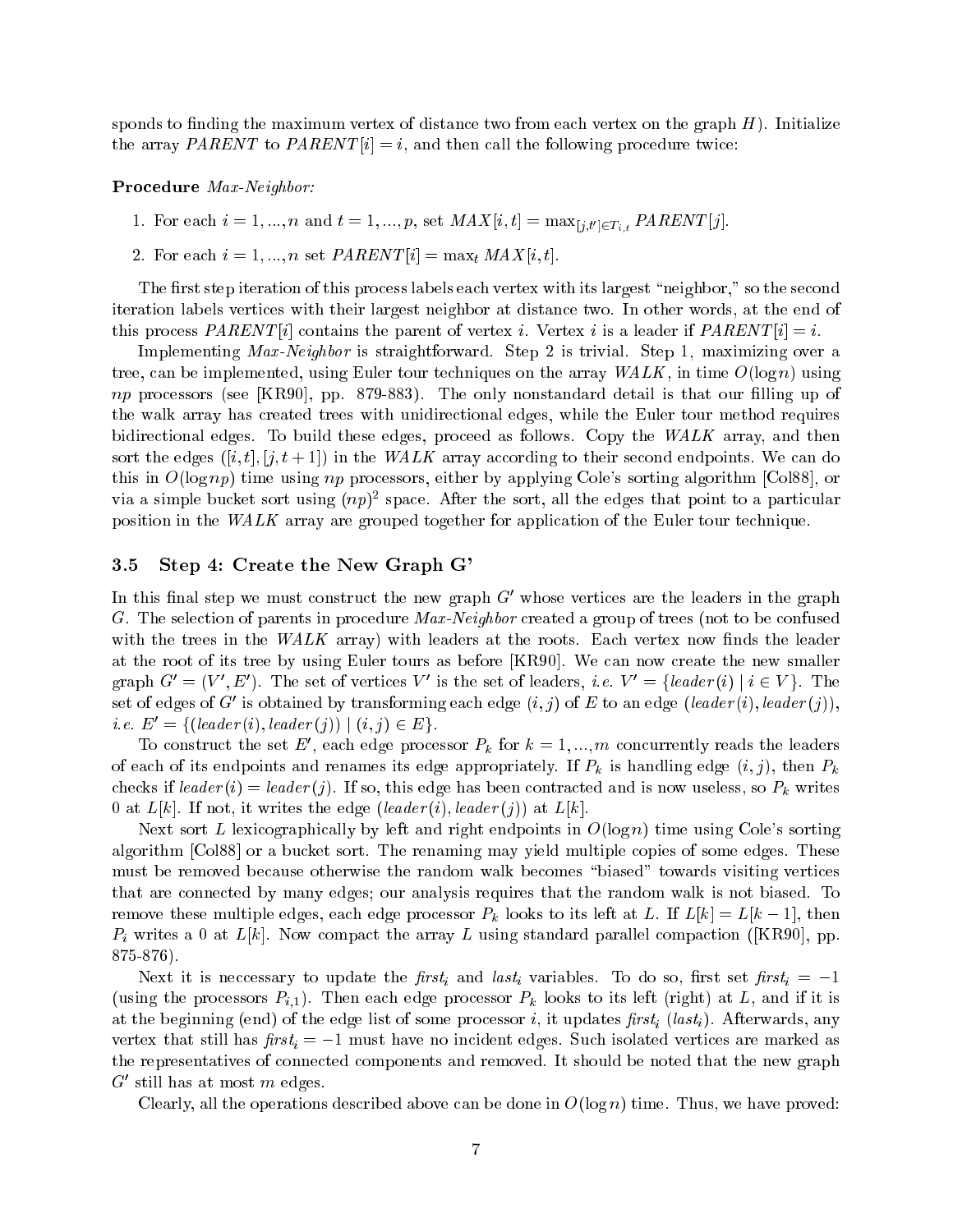Lemma 3.1 A walk phase of length <sup>p</sup> can be implemented in O(log <sup>n</sup> + log p) time using <sup>m</sup> + pn EREW processors.

## 4 Iterating the Walk Phase

Now that we have shown the required time and processor bounds, it remains to show that the new graph G0 has signicantly fewer vertices, and that as a consequence the algorithm terminates in a small number of walk phases. We require the following corollary to the known results regarding the cover time of random walks on graphs. This lemma was first observed by Linial ([Lin]). For completeness we sketch the proof.

Lemma 4.1 Let <sup>G</sup> be an undirected graph. Let <sup>v</sup> be any vertex in <sup>G</sup> that is contained in a connected component of at least <sup>t</sup> vertices. Then the expected time needed for a random walk starting from <sup>v</sup> to see t vertices is  $O(t^-)$ .

 $\mathcal P$  . Decrease the random variable  $\mathcal P$  to be the time it takes at the time it that starts at v to  $\mathcal P$ see t vertices. Assume that by time  $X_t$  we saw the set of vertices  $C_t$ . Let  $w \notin C_t$  be a vertex that is adjacent to some vertex in  $C_t$ . Then the expected time to cover the graph  $C_t \cup w$  (and thus see a new vertex) is  $O(t^3)$  if we don't leave  $C_t \cup w$ . If we do leave it, then we shall see a new vertex  $\Box$ even sooner. Hence  $E(\Lambda_{t+1}) = E(\Lambda_t) + O(t^+) = O(t^-)$  $\blacksquare$ Recently it was shown by Barnes and Feige ([BF93]) that  $O(t^+)$  expected time is sufficient to see t vertices. We can now obtain:

Lemma 4.2 After a walk phase of length p, for every vertex <sup>i</sup> = 1; :::; n, the itineraries satisfy  $|W(i)| = \Omega((\frac{1}{\log n})^{\alpha})$  with high probability, where  $\alpha = 1/4$ .

Proof: Consider the walk to be a composition of  $\Omega(\log n)$  "subwalks" of equal length  $\Omega(\frac{r}{\log n})$ .  $-$ Call each subwalk *good* if it visits  $\Omega((\frac{E}{\log n})^{\alpha})$  vertices. By the Markov inequality and Lemma 4.1, each subwalk has a constant probability of being good. This is true even if we condition on the outcomes of previous subwalks. Thus all the subwalks fail to be good with polynomially small  $\Box$ probability. The contract of the contract of the contract of the contract of the contract of the contract of the contract of the contract of the contract of the contract of the contract of the contract of the contract of t

The result of [BF93] allows us to take  $\alpha = 1/3$ , thus improving the constant factors in the following analysis.

Corollary 4.3 A walk phase of length <sup>p</sup> reduces the number of vertices in a graph by a factor of  $\Omega((\frac{P}{\log n})^{\alpha})$  with high probability.

Proof : Consider the above two lemmas, and the fact that W(i) N(i). Now apply the Neighborhoods Lemma  $(2.1)$ .  $\Box$ 

We can now analyze the running time.

 $-$ 

Lemma 4.4 Using <sup>m</sup> + pn processors, with high probability we can ful ly identify the connected components of the graph with  $O(\log(\log n/\log p))$  walk phases.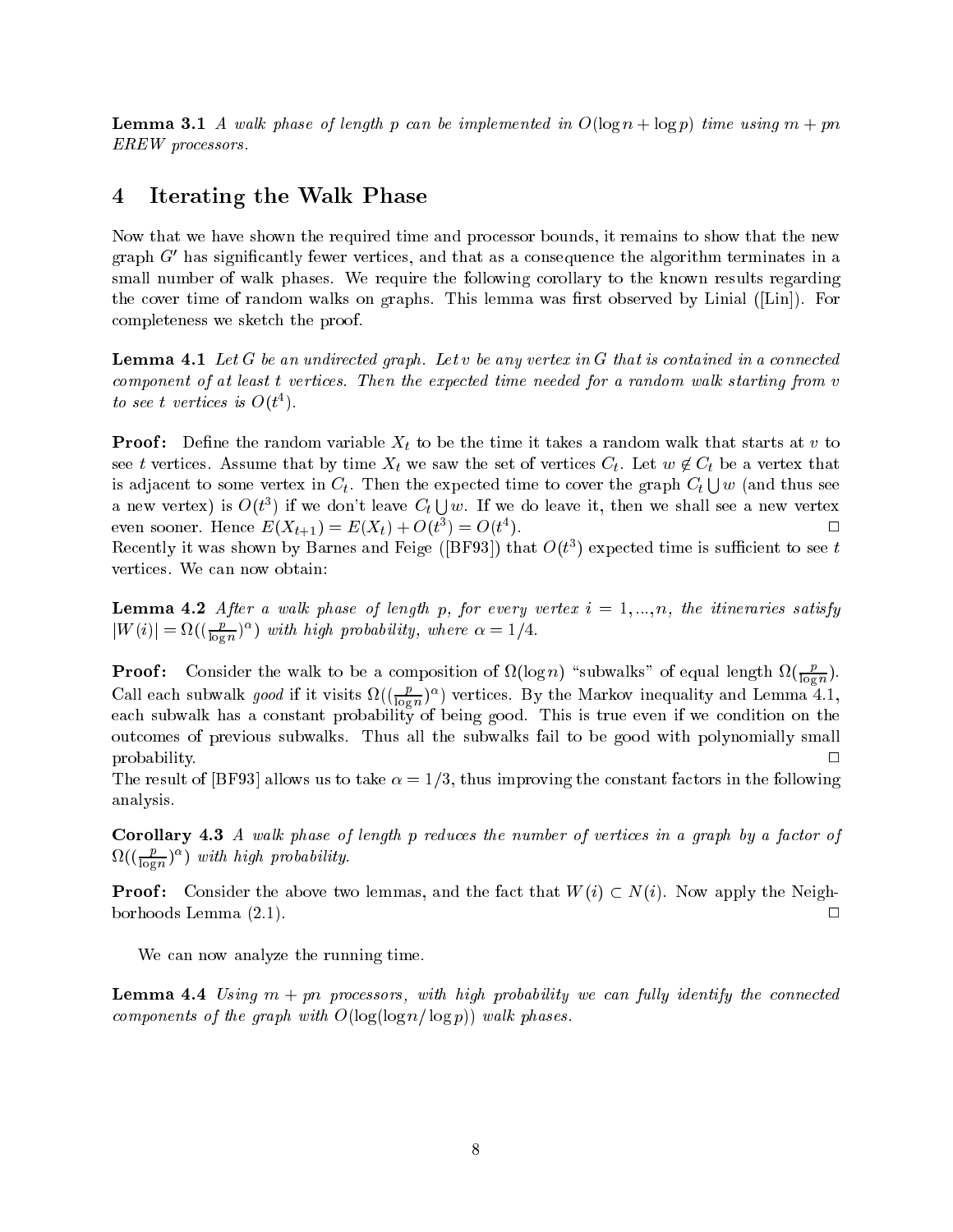**Proof:** Assume for now that  $p > \log^2 n$ . The hypothesis gives us at least  $p$  processors per vertex. Running a walk phase of length p yields a graph of  $O(n(\frac{\log^{-n}}{p^{\alpha}}))$  vertices. On this graph redistribute the processors to get

$$
\frac{np}{n\log^{\alpha}n/p^{\alpha}} = \frac{p^{1+\alpha}}{\log^{\alpha}n} > p^{9/8}
$$

processors per vertex. Thus the number of processors per vertex after <sup>t</sup> walk phases is described with high probability by the recurrence

$$
p_{t+1} > p_t^{9/8}
$$

with solution

$$
p_t > p^{(9/8)^t}
$$

Thus  $p_t$  exceeds pn within  $O(\log(\log n/\log p))$  steps. Since this implies that all the processors are assigned to one vertex, the algorithm must be finished at this point. Therefore this is the maximum expected number of walk phases needed.

There remains the detail of what to do if initially  $p <$  log n. To handle this case, note that even if  $p = 1$ , so that the random walks are in fact just inspections of a single neighbor, the neighborhoods still have size two. Thus the size of the graph is still reduced by a factor of two in each walk phase. Therefore,  $O(\log(\log^2 n/p)) = O(\log(\log n)/\log p))$  walk phases suffice to raise p to log n and thus reduce to the previous case.  $\Box$ 

Since each walk phase is simulated in  $O(\log n)$  time, the overall running time of the algorithm is  $O(\log n \log(\log n/\log p))$ . Theorems 1.1 and 1.2 follow immediately, up to a factor of log n in the processor count that is removed in Section 7.

#### $\overline{5}$ 5 Using Fewer Random Bits

Randomness is used in our algorithm only to construct random walks. We show how to restrict this use of randomness to  $O(n)$  bits, for any  $\epsilon > 0$ . Note first that once we have n processors per vertex, and can simulate random walks of length  $n^*$ , there is no need to reassign processors to vertices, since an additional  $O(1/\epsilon)$  walk phases of length  $n^+$  will hillsh the problem. Therefore assume that random walks never exceed length  $n$  . Now observe that a walk phase of length  $p$ needs only  $p \log n$  random bits. Two entries in the  $WALK$  array need be independent only if it possible for a walk defined in the array to encounter both of them. Therefore entries  $WALK[i, t]$ and  $\mathit{WALN}$   $[i, i], i \neq i$  , can use the same random seed in selecting edges, since a particular walk is only at one place at any particular time.

Corollary 5.1 Connected components can be found in time O(log <sup>n</sup> log(log n= log p) + (log n)=)  $using m + pn$  processors and  $O(n^*)$  random bits.

### 6 The Deterministic Version

Our techniques can also be used to obtain a deterministic algorithm for the EREW PRAM that runs in  $O( \log n)$  time using  $m + n$  processors. This improves on the deterministic  $O(\log n)$ time algorithm of [NSW92], and matches an independent result of [JM92]. As in [NSW92], we use a universal sequence instead of a random walk. It will be convenient to consider a generalization of the universal sequences of [AKL\*79] to allow walks on non-regular graphs.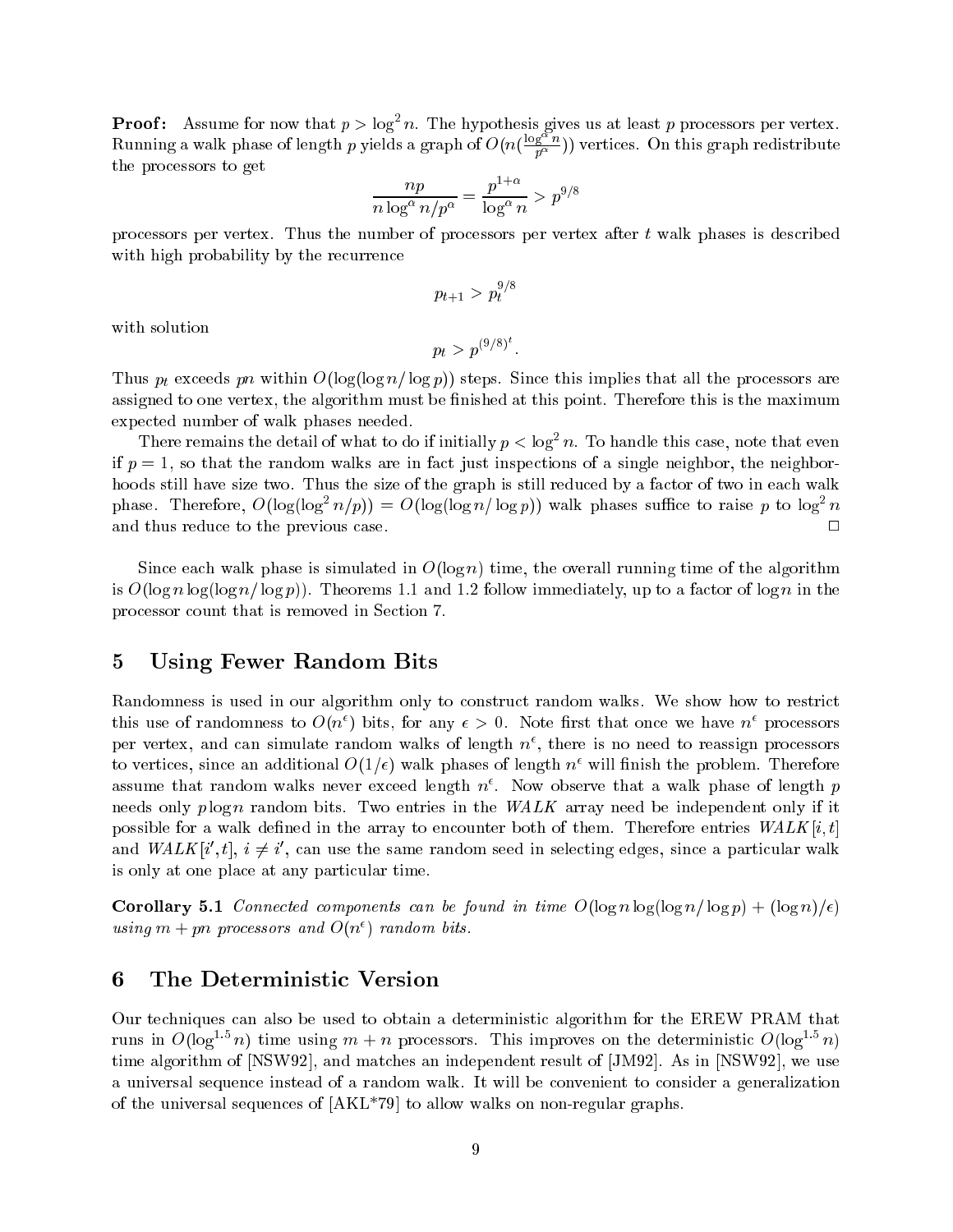Denition 6.1 A graph <sup>G</sup> with at most <sup>r</sup> vertices wil l be cal led r-labeled if the edges adjacent to each vertex are labeled with unique numbers from  $\{1, 2, ..., r\}$ .

**Demition 6.2** Given a string  $\sigma \in \{1, 2, ..., r\}$  and an r-labeled graph G, a walk according to  $\sigma$ starting from a given vertex will follow edge labeled i at step j if  $\sigma_i = i$ . If  $\sigma_i = i$  and none of the edges leaving the current vertex are labeled  $i$ , the walk will remain in that vertex.

**Definition 6.3** A string  $\sigma \in \{1, 2, ..., T\}$  is called an r-universal sequence if for every graph G with at most r vertices and any r-labeling of  $G$ , a walk according to  $\sigma$  visits all the vertices of  $G$ , regardless of the starting vertex.

By following the proofs of  $[AKL*79]$ ,  $[BNS92]$  and  $[Nis92]$ , it is not difficult to see that the construction of [Nis92] yields an r-universal sequence of length  $r \rightarrow \infty$  in our general sense. We need only the following two properties:

**Theorem 6.4 ([NIS92])** An r-universal sequence of length  $\iota = r^{\text{even}}$  can be generated by an EREW PRAM in  $O(log l)$  time using  $O(l log l)$  processors.

Lemma 6.5 For any undirected connected graph <sup>G</sup> with at least <sup>r</sup> vertices, and for any vertex <sup>v</sup> in G, a walk along an r-universal sequence  $\sigma$ , starting from v visits at least r vertices of G.

Proof : Label <sup>G</sup> so that each vertex of degree <sup>d</sup> is labeled with the numbers f1; 2; :::; dg. Assume the claim is false and  $\sigma$  visits less than r vertices.

Let  $C_r$  be the graph induced by all the vertices  $\sigma$  visits. Let  $w \notin C_r$  be a vertex adjacent to some vertex  $v\ \in \mathrm{C}_r,$  such that the edge  $(v\ , w)$  is labeled with a number less than r (this is possible since v has at most  $r - z$  neighbors in  $C_r$ ). Then the graph  $C_r \cup w$  is an r-labeled graph with at most r vertices, and thus a walk according to  $\sigma$  should cover it and thus visit w; a contradiction.  $\Box$ 

The deterministic algorithm proceeds as follows: instead of taking a random walk from each vertex, generate an r-universal sequence and then walk along this sequence. The parameter  $l$  is chosen such that the length of the resulting universal sequence is  $p$  (where  $p$  is the number of processors allotted to each vertex in the graph); thus  $r = 2^{O(\sqrt{\log p})}$ . We are thus assured by the Neighborhoods Lemma (2.1) that the number of vertices in the graph at the next round shrinks by a factor of at least r.

Letting  $p_i$  be the number of processors allotted to each vertex at iteration i, we argue as in the random walk case. We have the following recursion:

$$
p_1 = 2
$$
  

$$
p_{i+1} = p_i \cdot 2^{\sqrt{\log p_i}}
$$

 $-$  - - - - - - - - - - pi 200 and pi 200 and pi 200 and pi 200 and pi 200 and pi 200 and pi 200 and pi 200 and pi 200 and pi 200 and pi 200 and pi 200 and pi 200 and pi 200 and pi 200 and pi 200 and pi 2  $\sqrt{\log p_i}$ . Then  $p_j = n$  for some  $j = O(n)$ <u>para a para a para a para a para a para a para a para a para a para a para a para a para a para a para a para a para a para a para a para a para a para a para a para a para a para a para a para a para a para a para a para</u> log n).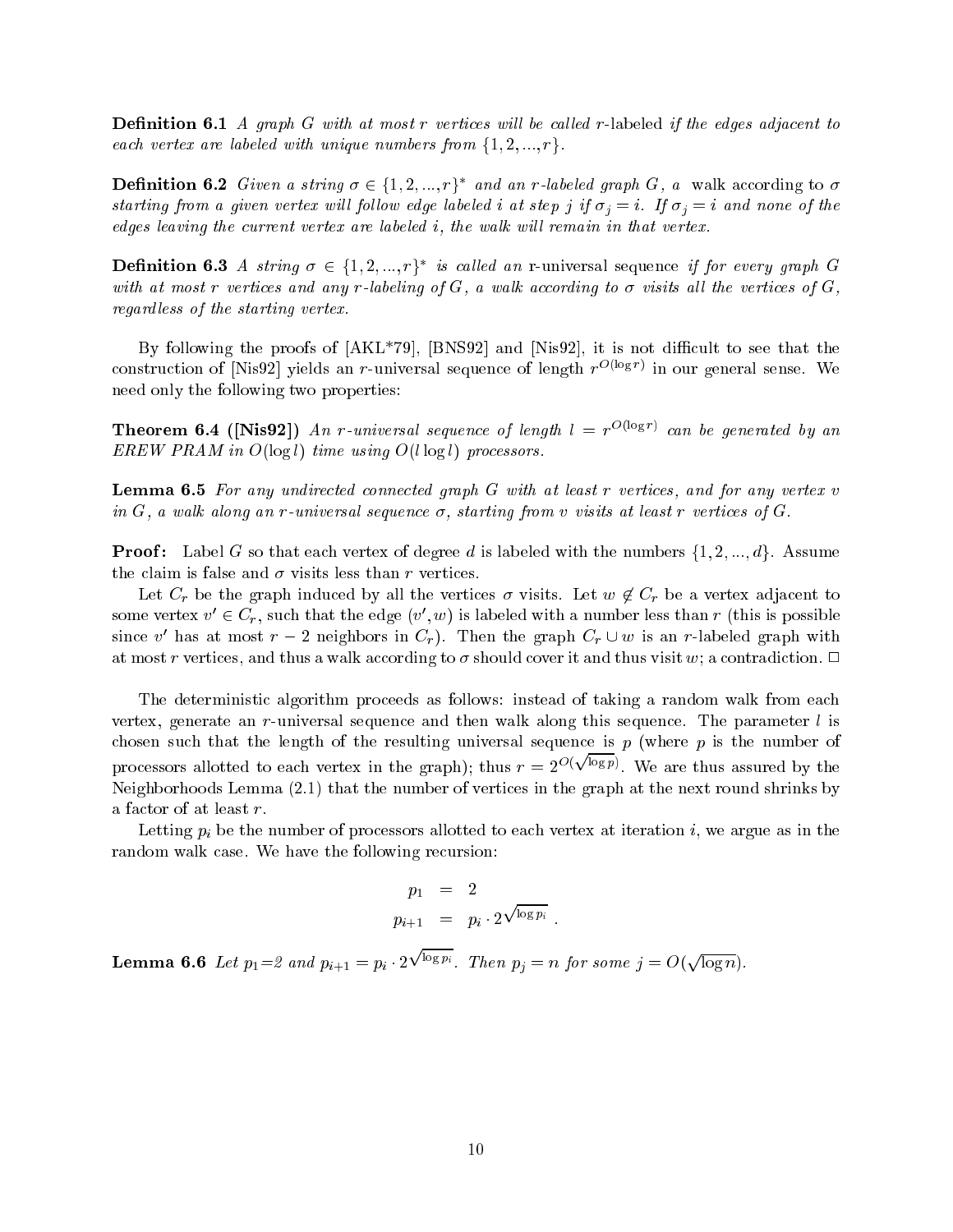**Proof:** Let  $q_i = \log p_i$ . Therefore,  $q_1 = 1$  and  $q_{i+1} = q_i + \sqrt{q_i}$ . Then for every i,  $q_{(i+\sqrt{q_i})} \ge 2q_i$ .<br>Thus, the time to reach  $q_i = \log n$  is at most  $\sqrt{1} + \sqrt{2} + \sqrt{4} + \sqrt{8} + ... + \sqrt{\log n} = O(\sqrt{\log n})$ .  $\Box$ <u>para a para a para a para a para a para a para a para a para a para a para a para a para a para a para a para a para a para a para a para a para a para a para a para a para a para a para a para a para a para a para a para</u> 2 + <u>para a para a para a para a para a para a para a para a para a para a para a para a para a para a para a para a para a para a para a para a para a para a para a para a para a para a para a para a para a para a para a para</u> 4 + <u>provided</u> 8 + ::: + <u>provided</u> log <sup>n</sup> = O( <u>para a para a para a para a para a para a para a para a para a para a para a para a para a para a para a para a para a para a para a para a para a para a para a para a para a para a para a para a para a para a para a para</u> log n). <sup>2</sup>

As a result of this lemma, we can conclude that after  $\mathcal{A}$ <u>parameters</u> log n) walk phases the graph is contracted to a single vertex.

Theorem 1.3 follows immediately. Observe that starting with (polynomially many) more processors does not decrease the running time in this case.

Corollary 6.7 If an n-universal sequence of polynomial length can be generated deterministical ly in  $O(\log n)$  time, then connected components can be found in  $O(\log n)$  time deterministically using  $m+n-processors$  for any fixed  $\epsilon.$ 

# 7 Approaching Optimal Work

The algorithms described above perform work that exceeds the optimal by a factor of  $O(\log n \log \log_p n)$ . Here we reduce this factor to  $O(\log \log_n n)$ , and how in fact the  $O(\log n \log \log_n n)$  running time can be achieved with  $(m + pn)/\log n$  processors (this will be optimal for  $p = n$ ). We begin with the assumption that  $p > \log^+ n$ , and later show how this assumption can be removed. Assume without loss of generality that  $m \geq n/2$ , since an initial step of the algorithm can use  $n/\log n$  processors to remove any vertices with no edges.

### 7.1 Assuming  $p > log n$

Observe first that the difference between using pn and  $pn/\log n$  processors can be ignored, since for  $p > \log^2 n$ ,  $\log \frac{\log p}{\log p} = \Theta(\log \frac{p}{\log(p/\log n)})$ . Thus the only need is to perform the m-processor steps with  $m/\log n$  processors.

To do so, note that m processors are used for only one purpose: to update the edge list after leaders have been identied. There are three phases in this update process:

- 1. Replace the edge  $(i, j)$  by the edge  $(leader(i), leader(j)).$
- 2. Detect and remove *dead* edges, namely those that now have the form  $(i, i)$  because both endpoints chose the same leader.
- 3. Sort the remaining edges to remove duplicates and create edge lists for the contracted graph.

The real sticking point in this process is Step 3. Since potentially nearly  $m$  edges may remain in the contracted graph, and since sorting them requires (m log m) work, it is unclear how Step 3 can be performed.3 Getting around this problem is the main topic of this section.

We begin by showing that Steps 1 and 2 are easy to perform with  $m/\log n$  processors. We allocate the processors according to the following scheme. Break the list of edges into sequential blocks of size  $\log n$ , and assign one processor to each block. Recall that the edge list is sorted by the first vertex in each edge. Therefore, the  $i^{\ldots}$  block contains first some of the edges of some first vertex  $f_i$ , then all the edges of some set of vertices  $V_i$ , and finally some of the edges of a last vertex  $\cdot$  .

The advantage of this assignment is that it allows us to simulate, in  $O(\log n)$  time, a single concurrent read by each edge  $(i, j)$  of some information from vertex i, and similarly, in  $O(\log n)$ 

Possibly some form of bucket sort could be used to circumvent the sorting lower bound.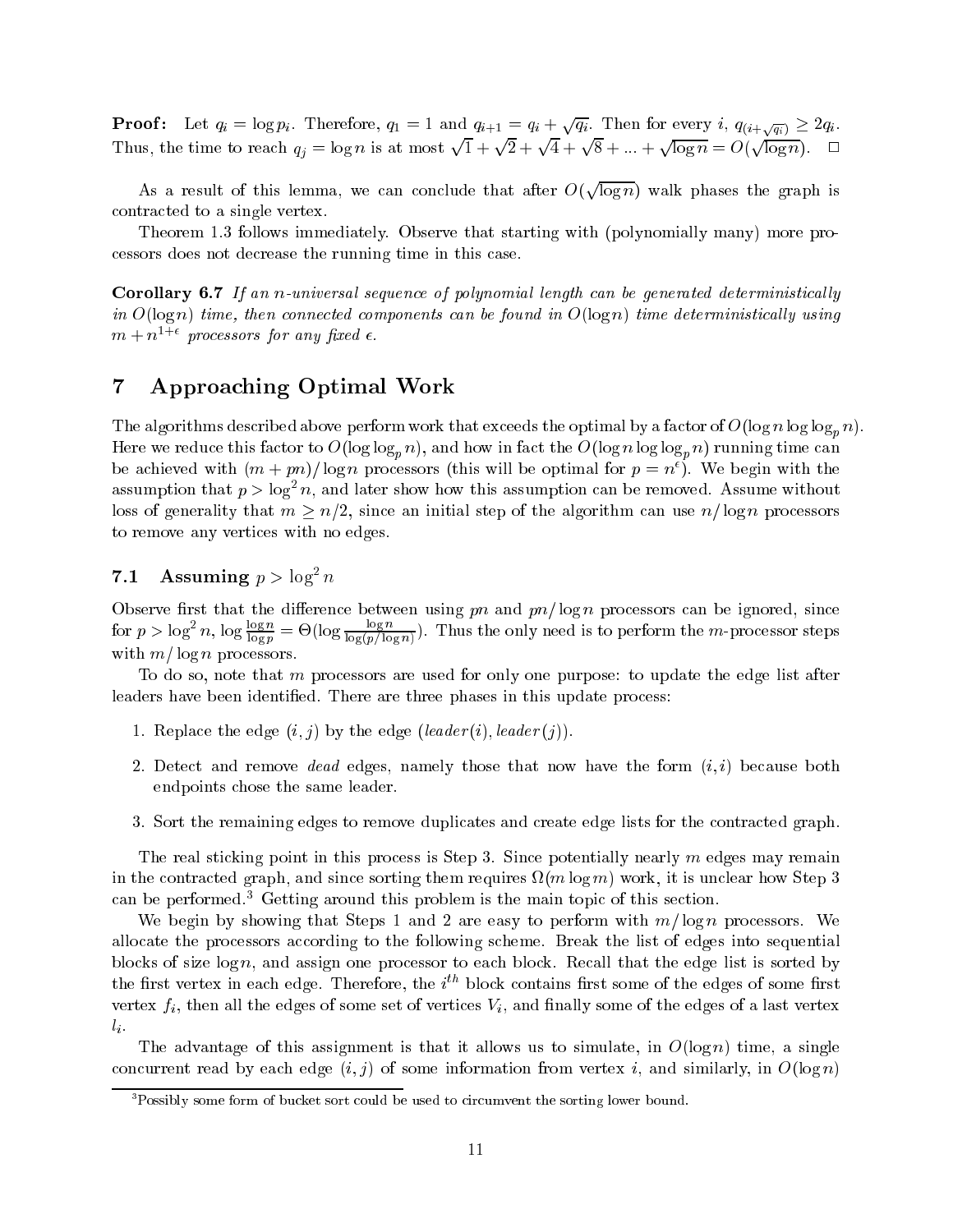time, concurrent writes (with any conflict resolution scheme desired) by each edge  $(i, j)$  to vertex i. To simulate the read, proceed as follows. First use the standard concurrent read simulation to let processor <sup>i</sup> read from fi and <sup>l</sup> <sup>i</sup> into its local memory; these two reads take O(log n) time. Then each processor updates the  $\log n$  edges it is responsible for—these updates now require only exclusive reading from the state copies of  $j$  and less of the virtual values in the virtual values  $\alpha$  is the concurrent write simulation is similar.

Because of this simulation, we will freely use instructions of the form "each edge  $(i, j)$  reads from or writes to its vertex i," with the understanding that each such step actually takes  $O(\log n)$ time.

One other small change is that it is necessary for each edge  $(i, j)$  to have a pointer to its twin edge  $(j, i)$  that is maintained as edges are moved around.

It is now easy to perform Step 1 in  $O(\log n)$  time—each edge  $(i, j)$  concurrently reads leader  $(i)$ . and replaces i by leader (i) in  $(i, j)$  and in its twin  $(j, i)$ . Step 2 can be performed easily by  $m / \log m$ processors in  $O(\log n)$  time with a standard array compaction algorithm.

It remains to deal with the difficulty of Step 3. The approach we take is to ensure that the number of edges remaining after Step 2 (counting duplications) is small, so that few processors are needed to perform Step 3. We use the following lemma:

Lemma 7.1 If each edge of a graph is selected independently with probability q, and connected components induced by the selected edges are contracted in the original graph, then with high probability the number of edges of the contracted graph is  $O(n \ln n/q)$ .

In [KKT95], the number of remaining edges is shown to be  $O(n/q)$  with high probability; this does not improve our application.

Proof: The number of edges in the contracted graph is just the number of edges crossing between the different connected components induced by the selected edges. The number of different arrangements of connected components is certainly no more than the number of ways to partition the set of n vertices into at most n groups, namely  $n^{\circ}$ . For any given partition that cuts  $\kappa$  edges, the probability that no crossing edge is chosen is  $(1-q)$   $\approx e$   $\rightarrow$ . The probability that k edges are cut in the partition resulting from the connected component construction is just the probability that for some partition with at least  $k$  crossing edges, no one of these  $k$  edges is chosen. This is at most  $u^+e^{-u} = e^{u^+e^{-u}}$ , which is negligible when  $\kappa q = \kappa(n \ln n)$ .

We therefore use the following approach: given an m-edge graph, choose  $m/\log n$  edges at random, and using  $(m + pn)/\log n$  processors and the basic algorithm, compute connected components in this sampled graph in  $O(\log n \log \log_n n)$  time. This labels all vertices in a given connected component of the sampled graph with a single vertex. If the label of a vertex is considered to be its choice of a leader, then we can contract the original graph as if a walk phase has been performed. We use  $m/\log n$  processors to relabel the edges and remove dead edges as was described at the beginning of this section. Lemma 7.1 shows that at this point  $O(n \log^2 n)$  edges remain, so  $O(n \log^2 n)$  processors sumce to perform Step 3, sorting the edges and removing duplicates. We can finish the calculation by finding connected components in the resulting contracted graph; since the number of edges in the graph is  $O(n \log^2 n)$ , and since by assumption the number of processors is  $pn > n$  log<sup>-</sup> n, this can be done in  $O(\log n \log \log_n n)$  time with the available processors.

This shows that when  $p > \log^2 n$  connected components can be found in  $O(\log n \log \log_p n)$  time using  $O((m + pn)/\log n)$  processors.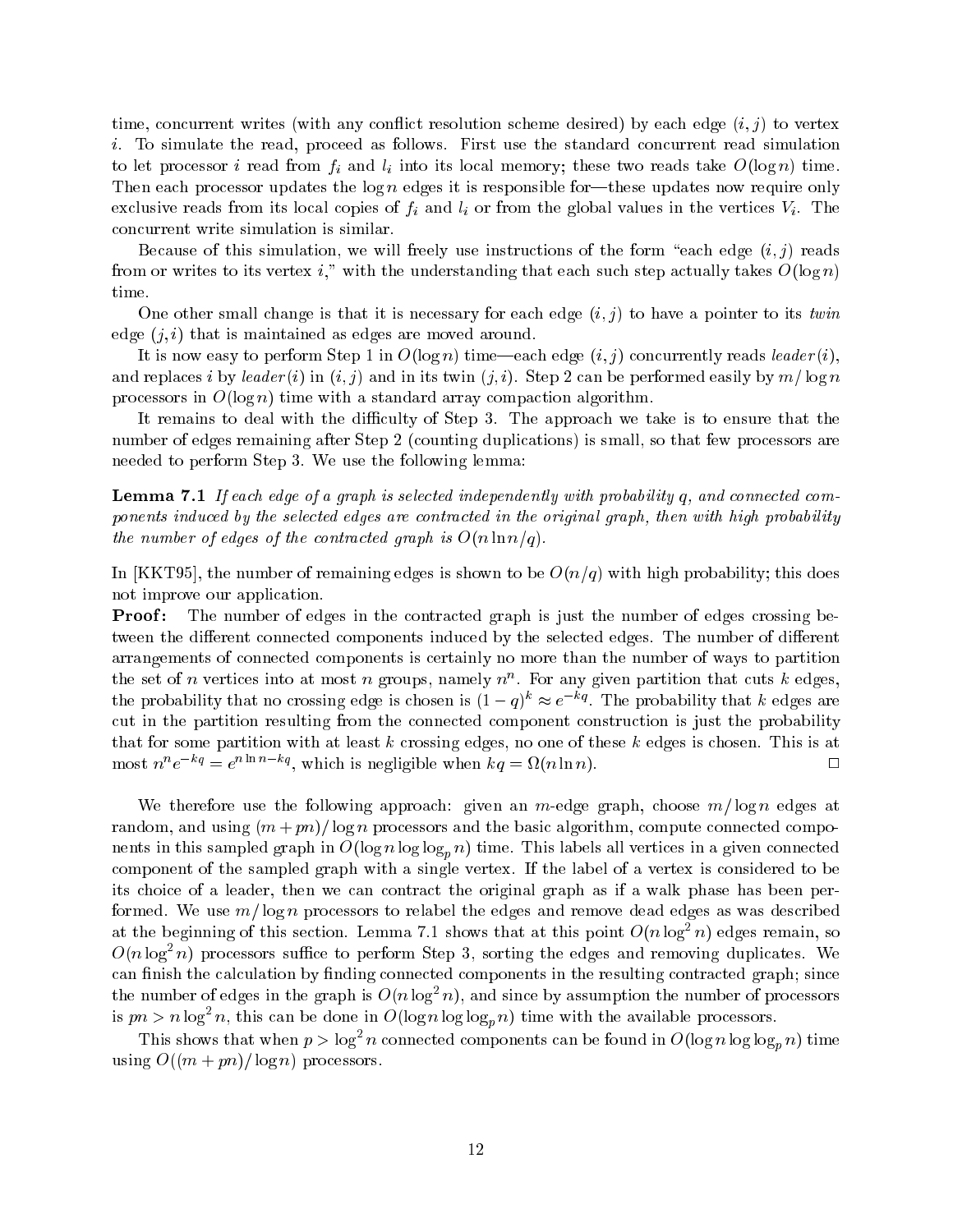### 7.2 Removing the Assumption

We now handle the case  $p < \log^2 n$ . With such a value of p, the running time that we must achieve is  $O(\log n \log \log n)$ . Assume that in fact  $p = 1$ , since this merely restricts us further.

It suffices to find a procedure that, in  $O(\log n)$  time and using  $(m+n)/\log n$  processors, reduces the number of vertices by a constant factor. After  $O(\log \log n)$  phases of this procedure, the graph will have  $n\equiv O(n/\log^2n)$  vertices. The algorithm of the previous section can be applied to solve this graph in  $O(\log n \log \log n)$  time using  $O(m/\log n + n/\log^2 n) = O((m + n)/\log n)$  processors.

We use the same allocation of processors to blocks of  $\log n$  edges that was used previously, allowing the same simulation of concurrent reads and writes. The following procedure reduces the number of vertices in the graph by at least half in  $O(\log n)$  time using  $(m + n)/ \log n$  processors:

- 1. For each vertex, compute the identity of its largest and smallest neighbors. To find the maximum, each edge  $(i, j)$  concurrently writes j to vertex i, letting multiple writes yield the maximum value written. Then do the same for the minimum value.
- 2. It is necessarily the case that either half the vertices have a larger neighbor or that half the vertices have a smaller neighbor. Which case we are in can be determined in  $O(\log n)$  time using  $n/\log n$  processors and the information from the previous step. Assume the first case; the other can be handled the same way.
- 3. Vertices with no larger neighbors are *leaders*, as before. The largest vertex  $j$  that is a neighbor of a non-leader vertex i becomes the parent of i as before. We mark the edge  $(i, j)$  in i's edge list, as well as its twin edge  $(j, i)$  in j's edge list.
- 4. Each vertex i can now identify its children: it examines its edges  $(i, j)$  and checks which ones were marked in the previous step.
- 5. Since each vertex can identify both parent and children, Euler tour techniques can be used to transform each tree of parent pointers into a list of the vertices in the tree, and to let each vertex identify its leader.
- 6. Having identied leaders, relabel the edge list precisely as was done in Section 7.1
- 7. Since there is a linked list of vertices for each leader, and since each vertex has a contiguous list of its edges, we have an implicit linked list of all the edges that will be incident to a given leader after the graph is contracted. This allows us to use optimal list ranking to count the number of edges belonging to each leader in  $O(\log n)$  time with  $n/\log n$  processors, and rank them.
- 8. Take a length n array, and write into the  $k^{th}$  position the number of edges belonging to k if k is a leader, and 0 otherwise. Then, using array compaction, each leader can find the number of edges belonging to the leaders that precede it in the contracted graph.
- 9. The list ranking information just described suffices to determine the position each edge should be copied to in the edge array of the contracted graph, so the copying can be done in  $O(\log n)$ time.

Note that duplicate edges do not affect this procedure, so they can be ignored until we have reduced to the n-processor scenario. Lemma 7.1, used to reduce to  $m/\log n$  processors, holds even when duplicate edges exist. It will be necessary to remove duplicates from the set of  $m/\log n$  edges that we sample for the first application of the random walk algorithm, but the  $m/\log n$  processors that we have are sufficient to do this by sorting.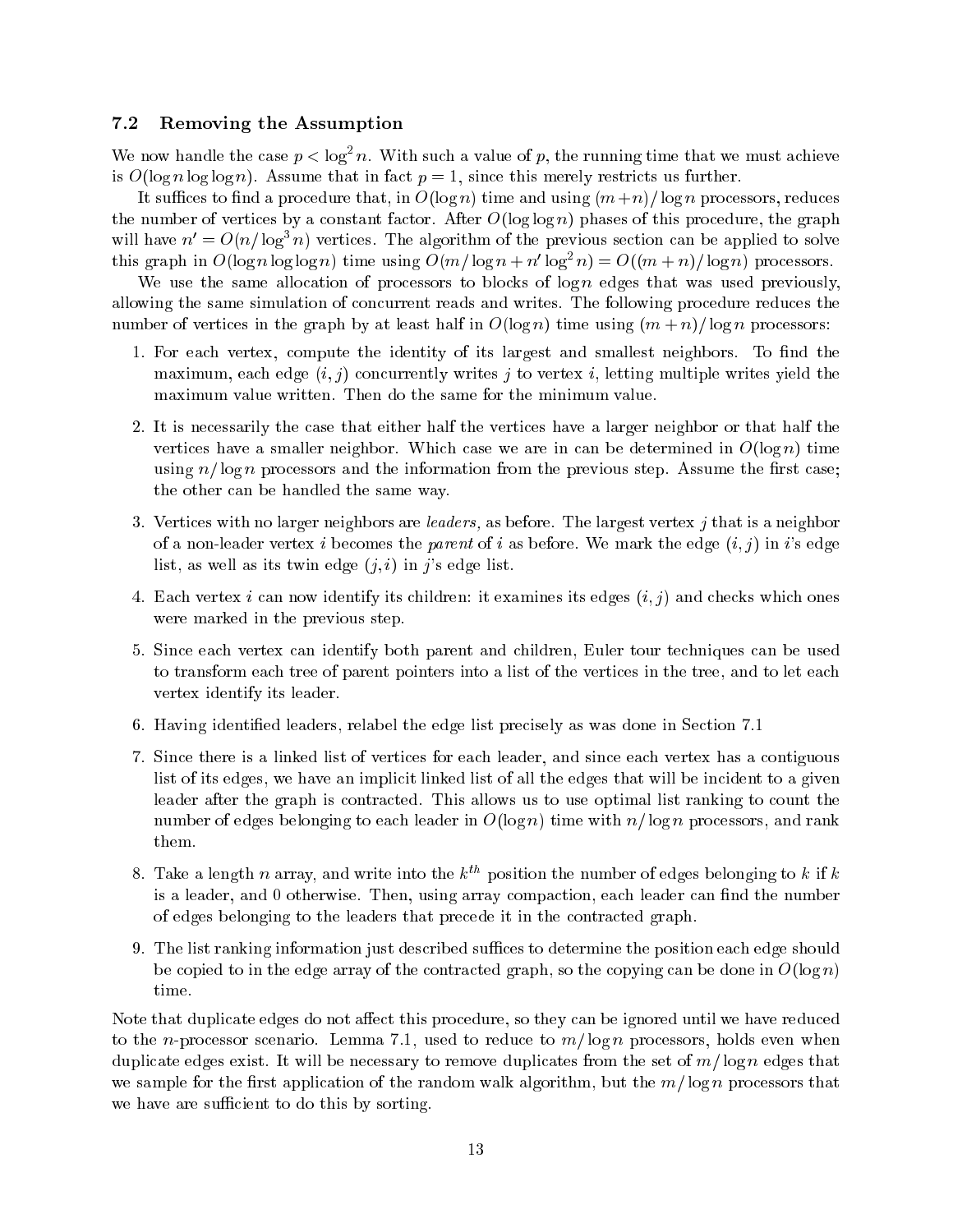# 8 Conclusion

Since the publication of the preliminary version of this paper [KNP92], Halperin and Zwick [HZ94] have used it to derive a work and processor optimal randomized EREW connected components algorithm. The obvious remaining open problem is to find a deterministic  $O(\log n)$  time EREW algorithm for connected components. One way to work towards this goal is to improve on the bounded space universal traversal sequence construction which is used in our deterministic algorithm, since any improvement in the space needed immediately yields a faster algorithm. There also remains an intriguing gap in the CRCW model, where the best known algorithm has running time O(log n) but the best known lower bound is (log n= log log n).

#### 9 Acknowledgments

Thanks to Daphne Koller, who made our collaboration possible. Thanks also to Rajeev Motwani and Serge Plotkin for helpful discussions.

# References

- [AKL<sup>\*</sup>79] R. Aleliunas, R. M. Karp, R. J. Lipton, L. Lovasz, and C. Rackoff. Random Walks, Universal Traversal Sequences and the Complexity of Maze Problems. In Proceedings of the  $20^{th}$  Annual Symposium on the Foundations of Computer Science, pages 218-223. IEEE Computer Society Press, October 1979.
- [AS87] B. Awerbuch and Y. Shiloach. New Connectivity and MSF Algorithms for Shuffle-Exchange Network and PRAM. In IEEE Transactions on Computers, C-36(10), pages1258-1263, October 1987.
- [BF93] G. Barnes and U. Feige. Short Random Walks on Graphs. In Proceedings of the  $25^{th}$ ACM Symposium on Theory of Computing, pages 728-737, ACM Press, May 1993
- [BNS92] L. Babai, N. Nisan and M. Szegedy. Multiparty Protocols, Pseudorandom Generators for Logspace, and Time-Space Trade-offs. In Journal of Computer and System Sciences, 45(2), pages 204-232, 1992.
- [BR91] G. Barnes, and W. L. Ruzzo. Deterministic Algorithms for Undirected  $s-t$  Connectivity using Polynomial Time and Sublinear Space. In Proceedings of the  $23^{rd}$  ACM Symposium on Theory of Computing, pages 48-53, ACM Press, May 1991.
- [CDR86] S. Cook, C. Dwork and R. Reischuk. Upper and Lower Bounds for Parallel Random Access Machines without Simultaneous Writes. In SIAM Journal of Computing, 15(1), pages 87-97, February 1986.
- [CL95] K. Chong and T. Lam. Finding Connected Components in  $O(\log n \log \log n)$  Time on the EREW PRAM. In Journal of Algorithms, 18(3), pages 378-402, May 1995.
- [CLC82] F. Y. Chin, J. Lam and I. N. Chen. Efficient Parallel Algorithms for some Graph Problems In Communications of ACM, 25(9), pages 659-665, September 1982.
- [Col88] R. Cole. Parallel Merge-Sort. In SIAM Journal on Computing, 17(4), pages 770-785, August 1988.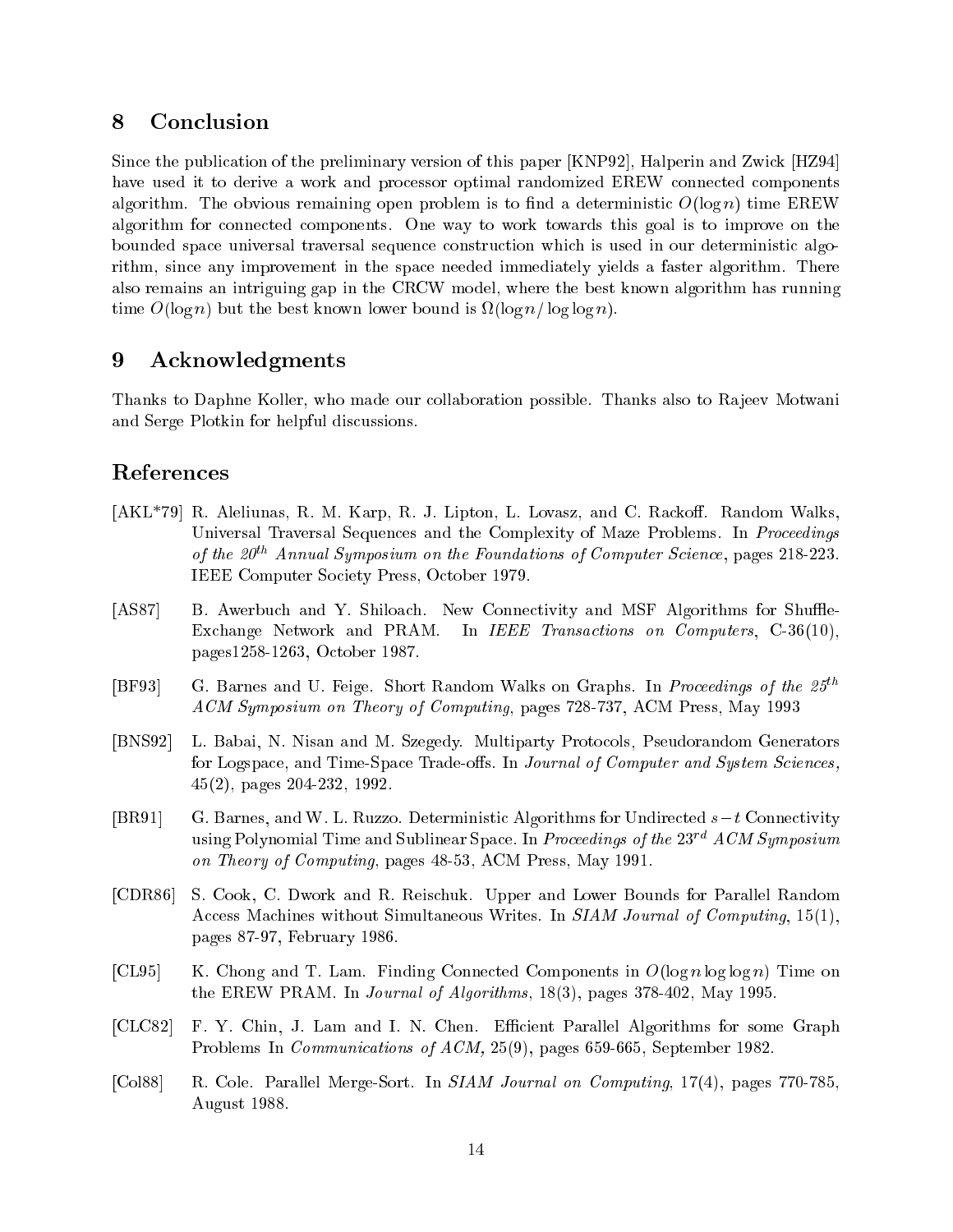- [CV91] R. Cole and U. Vishkin. Approximate Parallel Scheduling. II. Applications to Logarithmic-Time Optimal Parallel Graph Algorithms. In Information and Computation (formerly Information and Control), 92(1), pages 1-47, May 1991.
- [DKR94] M. Dietzfelbinger, M. Kutylowski, R. Reischuk. Exact Lower Time Bounds for Computing Boolean Functions on CREW PRAMs. In Journal of Computer and System Sciences, 48(2), pages 231-254, April 1994. A preliminary version appeared in SPAA 1992.
- [Gaz91] H. Gazit. An Optimal Randomized Parallel Algorithm for Finding the Connected Components of a Graph. In SIAM Journal on Computing, 20(6), pages 1046-1067, 1991. A preliminary version appeared in FOCS 1986.
- [HCS79] D. S. Hirschberg, A. K. Chandra and D. V. Sarwate. Computing Connected Components on Parallel Computers. In Communications of ACM, 22(8),pages 461-464, August 1979.
- [HZ94] S. Halperin and U. Zwick. An Optimal Randomized Logarithmic Time Connectivity Algorithm for the EREW PRAM. In Proceedings of the  $6^{th}$  Annual ACM-SIAM Symposium on Parallel Algorithms and Architectures, pages 1-10, ACM 1994.
- [HZ6] S. Halperin and U. Zwick. Optimal Randomized EREW PRAM Algorithms for Finding Spanning Forests and other Basic Graph Connectivity Problems. In Proceedings of the 7th Annual ACM-SIAM Symposium on Discrete Algorithms, pages 438-447, ACM-SIAM, January 1996.
- $|JM91|$  D.B. Johnson and P. Metaxas. Connected Components in  $O( \log^{\gamma} \gamma |V|)$  Parallel Time for the CREW PRAM. In Proceedings of the  $32^{nd}$  Annual Symposium on Foundations of Computer Science,pages 688-697, IEEE Computer Society Press, October 1991.
- [JM92] D.B. Johnson and P. Metaxas. A Parallel Algorithm for Computing Minimum Spanning Trees. In Proceedings of the  $4^{th}$  Annual ACM Symposium on Parallel Algorithms and Architectures, pages 363-372, 1992.
- [KKT95] D. R. Karger, P. N. Klein and R. E. Tarjan. A Randomized Linear-Time Algorithm to Find Minimum Spanning Trees. In Journal of the ACM, 42(2), pages 321-328, 1995.
- [KNP92] D. R. Karger, N. Nisan and M. Parnas. Fast Connected Components Algorithms for the EREW PRAM. In Proceedings of the  $4^{th}$  Annual ACM-SIAM Symposium on Parallel Algorithms and Architectures, pages 562-572, 1992.
- [KR90] R. M. Karp and V. Ramachandran. Parallel Algorithms for Shared-Memory Machines. In Jan van Leeuwen, editor, Handbook of Theoretical Computer Science, volume A, pages 869-932, MIT Press, Cambridge, MA, 1990.
- [Lin] N. Linial. *Personal Communication*.
- [Nis92] N. Nisan. Pseudorandom Generators for Space-Bounded Computation. In Combinatorica, 12(4), pages 449-461, 1992. A preliminary version appeared in STOC 1990.
- [Nis93] N. Nisan. On Read-Once vs. Multiple Access to Randomness in Logspace. In Theoretical Computer Science, 107, pages 135-144, 1993. A preliminary version appeared in Proceedings of the  $5^{th}$  IEEE Structure in Complexity Theory Conference, 1990.